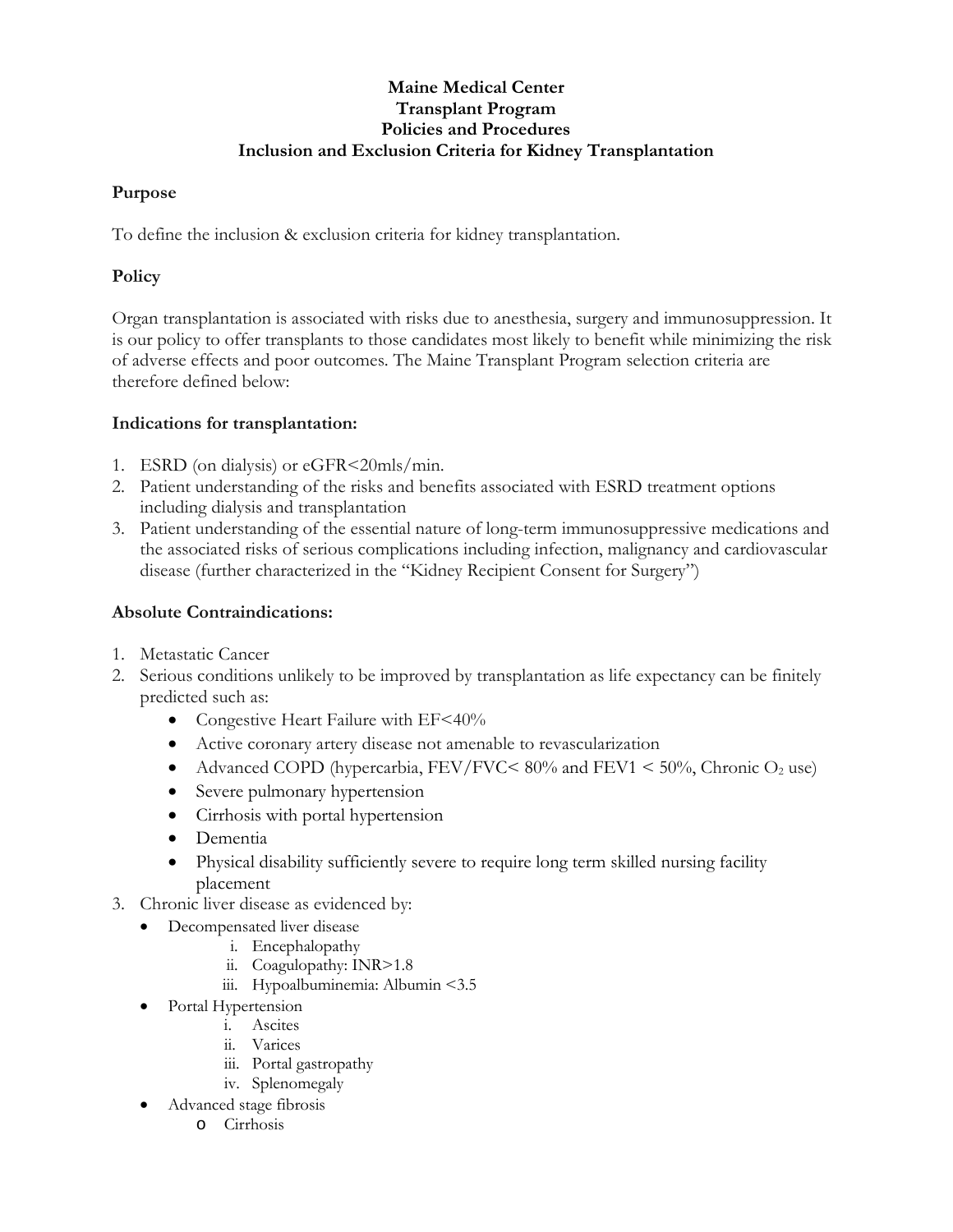**Maine Medical Center Transplant Program Policies and Procedures Inclusion and Exclusion Criteria for Kidney Transplantation Page 2 of 4**

- 4. Ongoing or recurring infections
- 5. HIV/AIDS related complications
	- Untreated HIV viremia
	- $CD4 < 200$
	- AIDS defining diagnosis
- 6. Active substance abuse (see policies "Recreational Drug Use Policy" and "Narcotic Use Policy").
- 7. Demonstrated patient non-adherence as evidenced by:
	- Non-attendance at dialysis or clinic visits
	- Persistent, excessive fluid weight gain
	- Persistent hyperphosphatemia (>7)
	- Persistent hyperkalemia (>5.5)
	- Persistent hyperparathyroidism (PTH>500)
- 8. Inability to tolerate immunosuppression
- 9. Morbid Obesity (BMI>37, see "Obesity Policy")
- 10. Prior early graft failure from either:
	- Recurrence of a primary kidney disease or
	- De novo allograft disease associated with a high risk of graft failure.
- 11. Inadequate health care insurance
- 12. Inability to travel to and attend clinic after transplantation.
- 13. Non adherence with Transplant Program Vaccination Policy
- 14. Uncontrolled psychiatric disorders.

#### **Modifiable risk factors to be addressed prior to transplantation**

- 1. Coronary Heart Disease Minimum criteria include:
	- EF to exceed  $40\%$
	- Asymptomatic
	- Revascularization as clinically indicated
	- Compliance with medical regimen
	- Tobacco cessation
- 2. Peripheral Vascular Disease Minimum criteria include:
	- Free of active infection, ulceration and rest pain
	- Revascularization as clinically indicated
	- Tobacco cessation
- 3. Cerebrovascular Disease Minimum criteria include:
	- Non critical carotid artery disease
	- Revascularization as clinically indicated
	- Tobacco cessation
- 4. Peptic Ulcer Disease Minimum criteria include:
	- Asymptomatic
	- No recent bleeding  $(56 \text{ mos})$
	- On PPI or H2 blocker therapy
- 5. Chronic Lung Disease Minimum criteria include:
	- Needs to be supplemental  $O_2$  free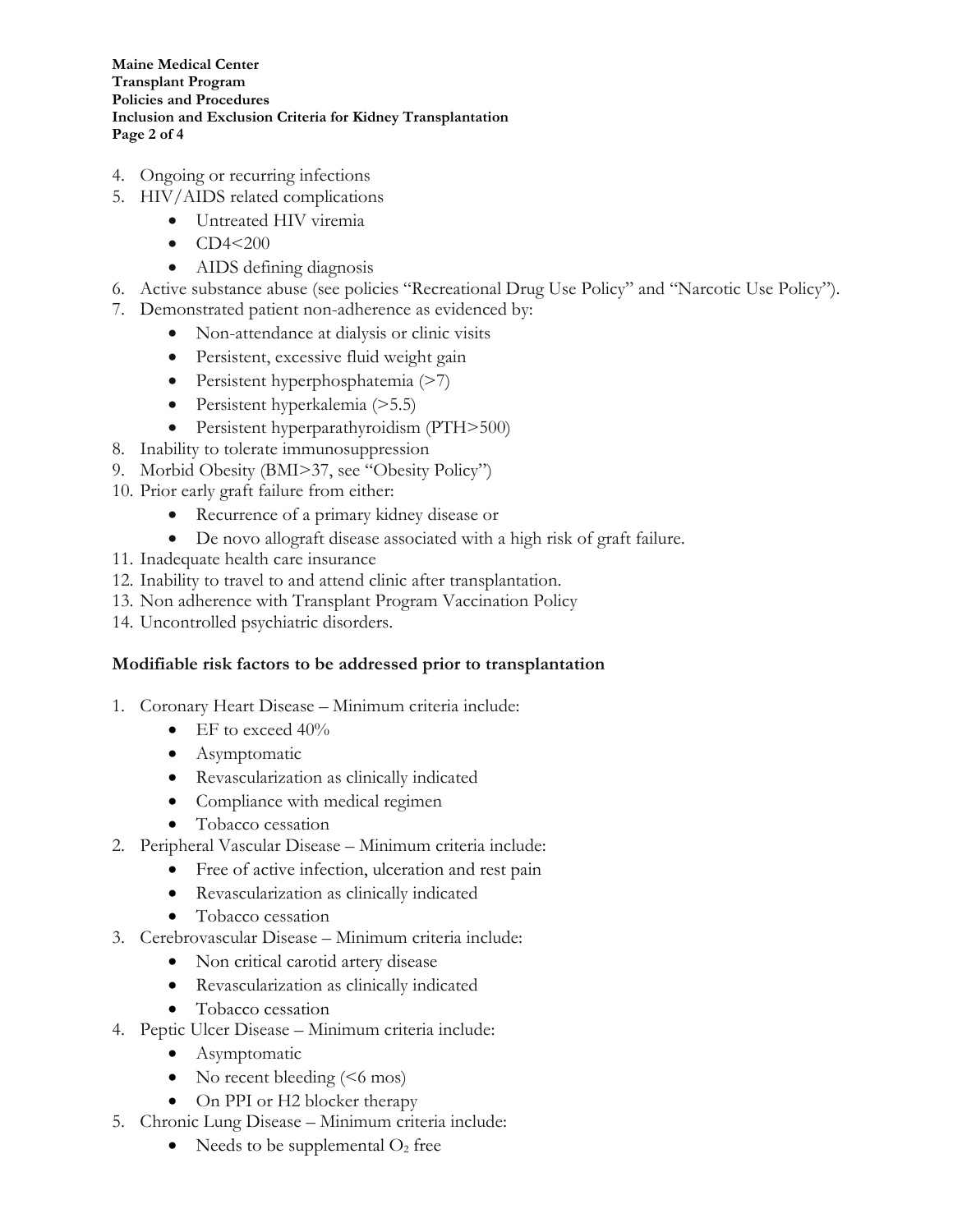**Maine Medical Center Transplant Program Policies and Procedures Inclusion and Exclusion Criteria for Kidney Transplantation Page 3 of 4**

- Negative CT chest if age>55 and tobacco use exceeded 30 pack years
- FEV/FVC  $> 80\%$  and FEV1  $> 50\%$
- Tobacco cessation
- 6. Chronic active hepatitis  $B/C -$ Minimum criteria include:
	- No evidence of cirrhosis on liver biopsy
	- No evidence of hepatocellular carcinoma on imaging
	- Needs to be actively seeing hepatology
	- Needs to be adherent with regimen
	- Hepatitis B Viremia needs to be controlled with therapy
		- o HBV: (lamivudine/adefovir/entecavir)
- Hepatitis C treatment may be recommended either before or after transplantation
- 7. Malignancy Minimum criteria include:
	- Needs to be in full remission confirmed with current appropriate imaging
	- Minimum duration depends on type of malignancy refer to MTP policy "Malignancy" Prior to Transplantation" for specific requirements
- 8. Obesity Minimum criteria include:
	- BMI>30-37 is regarded as a risk factor for complications (see "Obesity Policy").
	- Patient may be advised to reduce weight
	- May be an absolute contraindication if numerous other issues co-exist.
- 9. Physical Disability
	- Regarded as a risk factor for complications
	- The patient must be able to attend clinic post surgery
	- Rehabilitation may be indicated before a decision can be made about a debilitated individual's candidacy for transplantation
- 10. Diabetes Mellitus Goals include:
	- Needs to check finger stick sugars at least twice a day
	- HbA1c level less than  $8\%$
	- Tobacco cessation
- 11. Psychiatric Disorders (defined by the presence of psychiatric diagnoses or Rx psychotropic medications) – Minimum criteria include:
	- Consultation with psychiatry at MMC is REQUIRED in order to manage peritransplant issues
	- Symptoms must be adequately controlled with appropriate medication for at least 6 months
	- Patient must have an ongoing relationship with a local psychiatric care provider
	- Patient must be adherent to their psychotropic medications
- 12. Malnutrition Minimum Criteria include:
	- Needs dietary intervention for Albumen <  $3.5g/dl$
	- Minimum Albumin to exceed 3g/dl
- 13. Sustained suboptimal adherence with CKD/ESRD care defined by the following parameters for 3 or more months:
	- Uncontrolled Hyperparathyroidism defined as PTH>500ng/ml
	- Uncontrolled hyperphosphatemia defined as Phos persistent >7 mg/dl